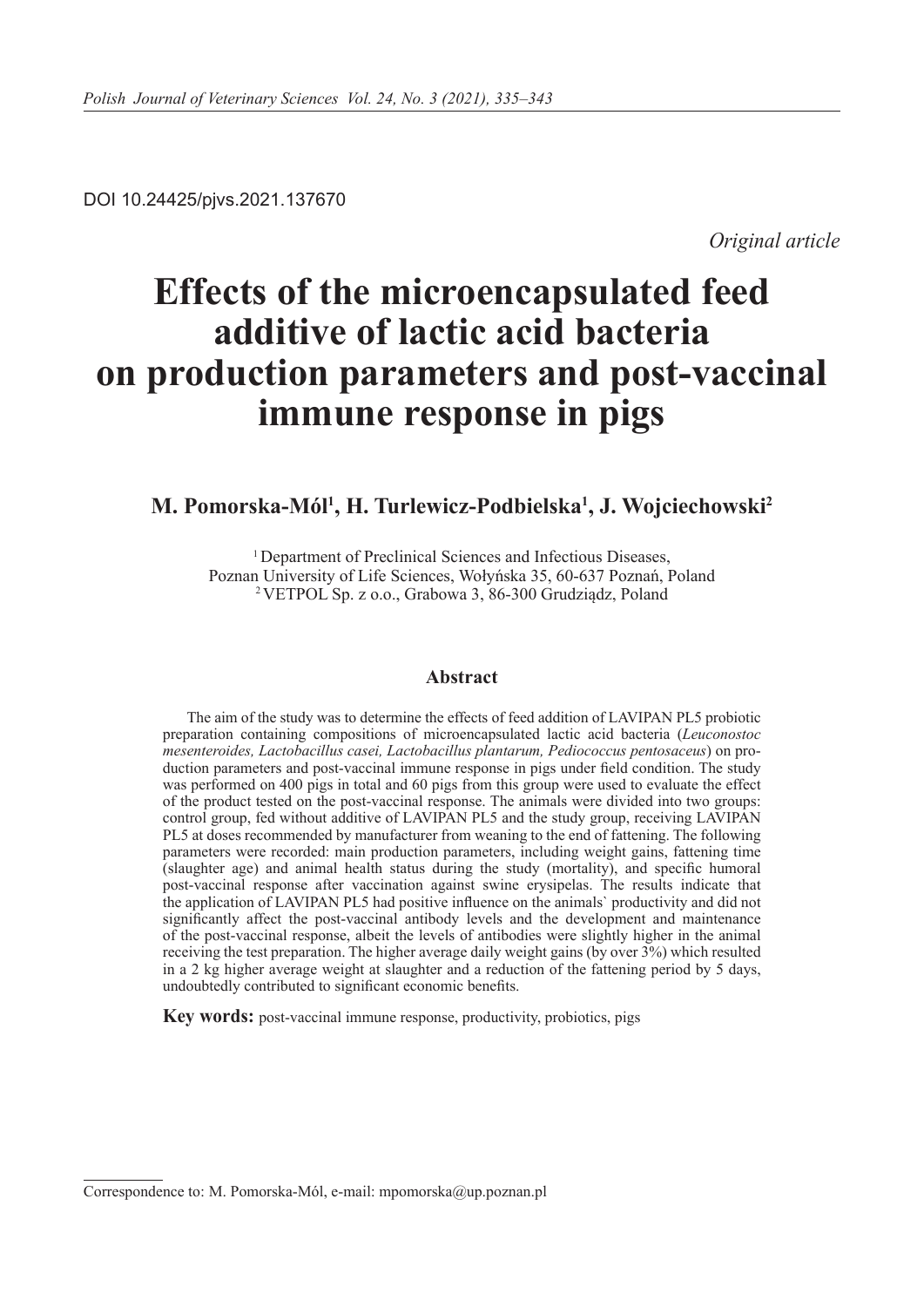## **Introduction**

The prevention of diseases and enhancement of growth are the key to profitable production of good quality pork. Gastrointestinal diseases have been known as common cause of growth suppression and growth promotion was previously effectively achieved by the subtherapeutic doses of antibiotics added to diets (Valchev et al. 2009, Pomorska-Mól et al. 2013). The use of antibiotic growth promoters (AGPs) in Poland and other European Union countries has been banned since the  $1<sup>st</sup>$  January 2006 (Regulation (EC) No 1831/2003). Moreover, since 28<sup>th</sup> January 2022, the Regulation (EU) 2019/6 of the European Parliament and of the Council assumes continuation and intensification of the EU's fight against antimicrobial resistance. The guidelines of the regulation will include a ban on the preventive use of antibiotics in various animals and feed with antimicrobial additives, restrictions on the use of antimicrobials as metaphylaxis for prevention of the pathogens spreading, and a stricter prohibition on the AGPs use (in addition to the regulations from 2006). With the withdrawal of AGPs use in pig production (which also applies to other species of farm animals), various types of feed additives, positively affecting the production parameters and animal health, have become more significant in the intensive pig husbandry. Among the group of AGPs substitutes, acidifiers, probiotics, prebiotics, synbiotics, feed enzymes and herbs are the most often mentioned (Grela et al. 2006, Pomorska-Mól et al. 2013). Restriction on the use of in-feed antibiotics in many countries has provided an interest in alternative products and search of agents that have a potential to replace AGPs. The use of probiotics, prebiotics and synbiotics has long been studied by numerous research groups (Collins and Gibson 1999, Zimmermann et al. 2001, Link et al. 2005, Grela et al. 2006).

The explanation of the term "probiotics" underwent several modifications until 2013, when a panel of experts convened by the International Scientific Association for Probiotics and Prebiotics (ISAPP) adapted the definition of the term according to current uses. According to the latest recommendations, the term "probiotic" means " live microorganisms which, when administered in adequate amounts, confer a health benefit on the host" (Hill et al. 2014). This definition covers a wide range of microorganisms and uses, whilst capturing the essence of probiotics (living, health-beneficial microorganisms). Additionally, this definition distinguishes between commensal and probiotic bacteria. Although intestinal commensals are often the source of probiotic strains, until isolation and characterization of these strains, as well as thorough case presentation for their beneficial effects on health, they cannot be

called "probiotics" (Hill et al. 2014). Unfortunately, the mode of action of most probiotic products is still not completely understood.

There is an increasing evidence that probiotic preparations are able to modulate and enhance the immune responses (Zhang et al. 2008, Chattha et al. 2013, 2015, Wen et al. 2015). Probiotic bacteria, their cell walls or probiotic fermented milk seem to exert a significant effect on the functionality of the mucosal and systemic immune systems through the activation of multiple immune mechanisms (Maldonado Galdeano et al. 2019). Strategies known to improve the immune response to vaccination included the use of higher vaccine dose, increasing number of doses, various routes of administration, adjuvants such as antigen delivery systems, and various immunomodulators (Markowska-Daniel 1991, Markowska-Daniel et al. 1992a,b, Pomorska-Mól et al. 2011, 2013). However, the data available on the effect of probiotics on the development and persistence of post-vaccinal and immune response in pigs are scarce, especially under field condition.

The objective of the present study was to determine under field condition the effects of feed addition of LAVIPAN PL5 probiotic preparation on production parameters and post-vaccinal immune response in clinically healthy pigs.

LAVIPAN PL5 contains compositions of microencapsulated lactic acid bacteria: *Leuconostoc mesenteroides, Lactobacillus casei, Lactobacillus plantarum, Pediococcus pentosaceus*. According to the manufacturer's declaration, the bacteria content in LAVIPAN PL5 is not less than  $4x10^{12}$  CFU/kg. The preparation is recommended to prevent the overgrowth of pathogenic bacteria in gut microbiota in piglets, weaners and sows. In addition, the use of LAVIPAN PL5 improves the digestibility of protein, carbohydrates, micronutrients and the feed conversion.

The product is recommended for use in pigs of different ages: piglets, weaners, fattening pigs and sows during periods of stress, feed change and after antibiotic treatment. It is recommended to add the probiotic in water (50-200g / 1000l of water) for at least a week. In order to improve the production results, the probiotic should be used prophylactically in the recommended doses for 3 days every week.

The assumed effects of administering the preparation are to optimize the microflora of the digestive tract, improve the feed digestibility and use of nutrients as well as to eliminate pathogenic microorganisms from the digestive tract and to obtain a beneficial influence on the porcine immune system.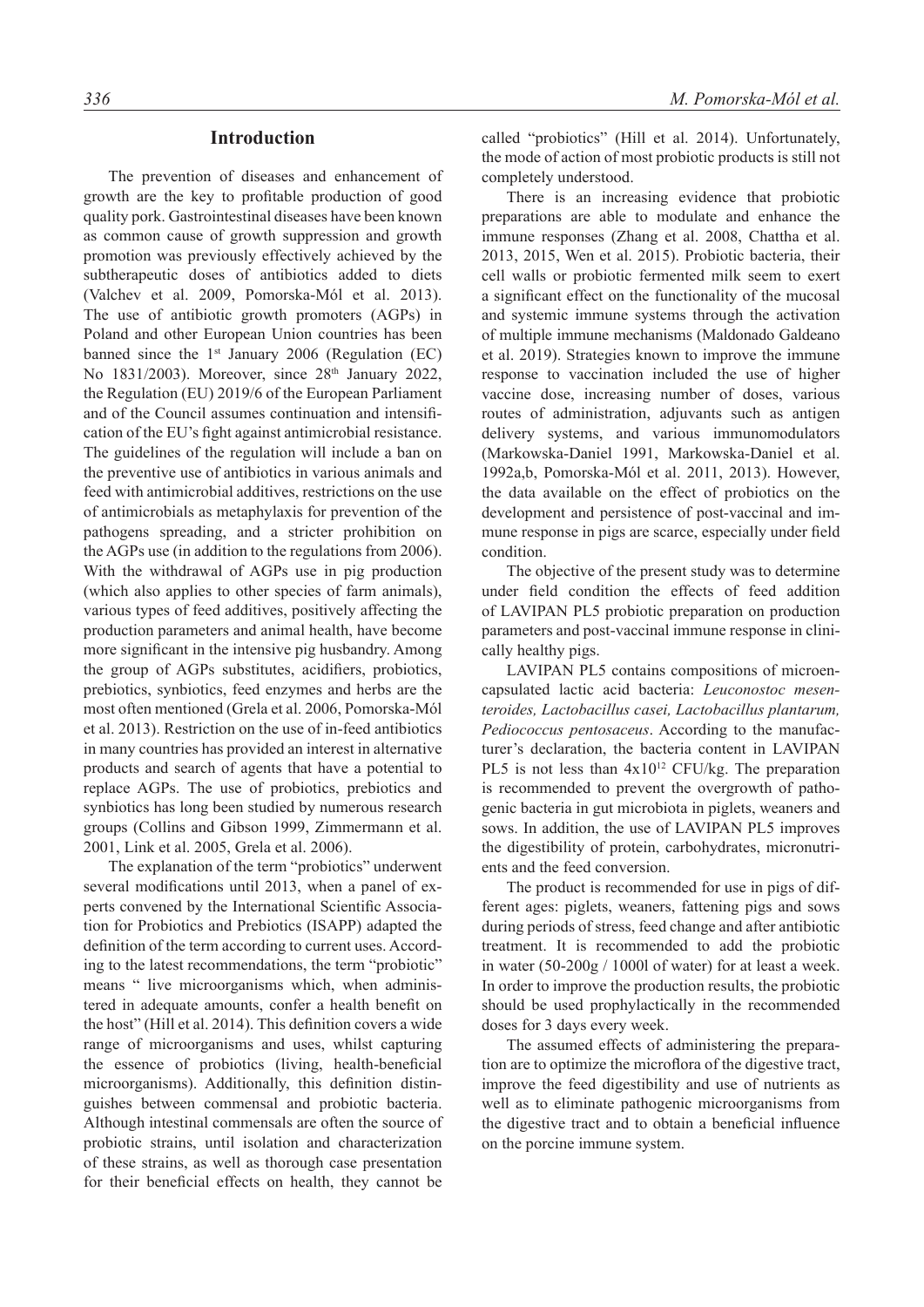Table 1. Dosing schedule for LAVIPAN PL5.

| Group           | Dose (mg/pig) | Body weight (kg) |
|-----------------|---------------|------------------|
| Sows, fatteners | 100           | >30              |
| Weaners         | 50            | $12 - 30$        |
| Piglets         | 30            | <12              |

## **Materials and Methods**

#### **Management and nutrition**

The trial was conducted in a pig farm located in the Kuyavian-Pomeranian Voivodeship (Poland), keeping 410 sows of the basic herd and 2 boars.

The animals were kept in closed-herd production cycle. Technology groups, consisting of 14-16 sows, were created every 7 days. The rule All-In-All-Out (AIAO) was applied in farrowing rooms. Standard farm management included weaning approximately at the age of 32-35 days. After weaning, piglets were moved to the nursery house. The average group of weaned piglets ranged from 160 to 180 animals. The AIAO principle was followed in the nursery house. After reaching a body weight of approximately 35 kg, the animals were moved to a fattening house, where the AIAO principle was also followed. In the farrowing rooms and nursery house, pigs were kept on a plastic-slatted floor, while in fattening house – on a concrete-slatted floor.

Preweaning losses of piglets was on average around 4%, losses in weaners amounted to 1.2%, and in fattening pigs less than 1%, respectively. Serological and/or bacteriological tests performed on this farm showed that the animals kept were infected with *Mycoplasma hyopneumoniae, Actinobacillus pleuropneumoniae, Lawsonia intracellularis,* PCV2 and with pathogens causing anthropic rhinitis. Vaccination schemes against enzootic pneumonia, porcine circovirus associated diseases, colibacteriosis, athrophic rhinitis, erysipelas and parvovirosis were implemented on the farm.

Animals from both groups received the same set of feed during the experiment, depending on their age. From the 7th to the 20th day of life piglets were fed commercially available early prestarter (Babito), containing 19% of total protein, 14.1% of crude fat, 2% of crude fiber, 1.1% of lysine, 0.3% of methionine, 2.0 G of calcium, 4.0 G of phosphorus, 1.0 G of sodium,  $2000$  IU of vitamin A,  $2000$  IU of vitamin D. From the  $21<sup>st</sup>$  to the 42<sup>nd</sup> day of life pigs were fed commercially available mix (Ferkel), containing rapeseed oil (20 liters), barley (240 kg) and wheat (240 kg) per 500 kg concentrate. From the 42nd to the 60th day of life pigs were fed mix containing: Protect S Premix (40 kg), Ferkel mix (90 kg), soybean meal (125 kg) rapeseed oil (20 l), acidifier  $(5 \text{ kg})$ , barley  $(350 \text{ kg})$ , wheat  $(250 \text{ kg})$ , corn (120 kg) per 1000 kg concentrate. From the  $60<sup>th</sup>$  to the 81<sup>th</sup> days of age pigs were fed the starter feed containing: Premix M120 (35 kg), Ferkel mix (30 kg), rapeseed oil (20 l), soybean meal (145 kg), acidifier (5 l), barley (350 kg), wheat (265 kg), triticale (150 kg) per 1000 kg concentrate. During fattening animals were fed universal feed containing Dynaphos (25 kg), calcium carbonate (4 kg), soybean meal (165 kg), acidifier (3 l), barley (53 kg), corn (650 kg), wheat bran (100 kg) per 1000 kg concentrate.

#### **Experimental design**

The evaluation was performed on 400 pigs in total (analysis of production parameters). Sixty selected pigs from this group were used to evaluate the effect of the tested product on the post-vaccinal immune response. The animals were divided into two groups: control group – fed without additive of LAVIPAN PL5 and the study group - receiving LAVIPAN PL5 from weaning to the end of fattening.

The immunological study was conducted on animals selected for serological profile as a routine diagnostic procedure used in the herd (no extra sampling was needed). The immunological tests were performed in duplicate and in the assessments related to the production parameters were repeated three times. Serum samples of 15 pigs from each group (control and test) were used for immunological parameters examinations.

According to the Act on the Protection of Animals Used for Scientific or Educational Purposes in Poland adopted on 15th January 2015 the study described in this manuscript did not require permission of the Local Ethics Commission for Investigations on Animals (samples of serum used in this study were collected by veterinarian as a part of routine diagnostic procedures implemented in the herd (serological profile).

#### **Dosage of the tested product**

LAVIPAN PL5 was administered from the moment the animals were placed in the nursery house until the end of fattening (Table 1). The preparation was administered by dosing pumps (Dosatron). In determining dosing, pigs were assumed to consume a volume of water equivalent to 10 percent of their body weight.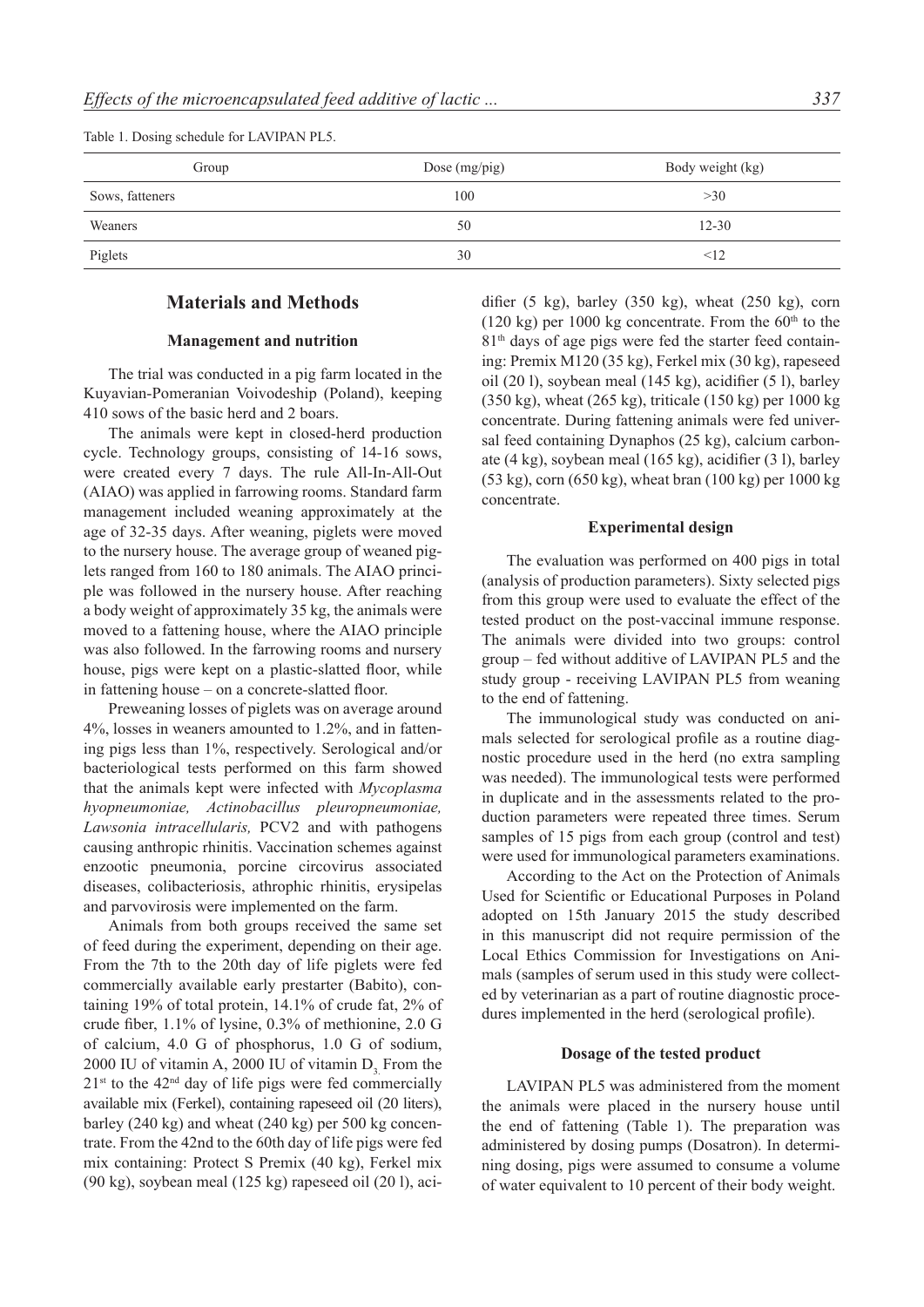|                 | The<br>num-<br>ber<br>of<br>pigs | Age<br>at the study<br>initiation<br>(days) | Average<br>body<br>weight<br>(kg) | Average<br>body weight<br>at 75 days<br>of age<br>(kg)                                                                 | Average<br>daily gains<br>from birth<br>to 75 days<br>of age<br>(kg) | Average<br>daily gains<br>from $36$<br>to 75 days<br>of age<br>(kg) | Slaughter<br>age<br>(days) | Average<br>body<br>weight<br>on<br>slaughter<br>(kg) | Average<br>daily gains<br>during<br>fattening<br>(kg)             | Average<br>daily gains<br>during<br>the study<br>(kg) |
|-----------------|----------------------------------|---------------------------------------------|-----------------------------------|------------------------------------------------------------------------------------------------------------------------|----------------------------------------------------------------------|---------------------------------------------------------------------|----------------------------|------------------------------------------------------|-------------------------------------------------------------------|-------------------------------------------------------|
| Control         | 194                              |                                             |                                   | $40.33\pm3.85$ $8.243\pm0.68$ $33.367\pm2.41$ $0.435\pm0.02$ $0.703\pm0.13$                                            |                                                                      |                                                                     |                            |                                                      | $173.0 \pm 1.41$ $115 \pm 0.82$ $0.858 \pm 0.03$ $0.805 \pm 0.03$ |                                                       |
| Lavipan PL5     | 206                              | $38.0 \pm 1.63$                             |                                   | $8.213\pm0.25$ $35.633\pm1.00$ $0.475\pm0.01$ $0.750\pm0.05$ $168.6\pm6.64$ $117\pm1.41$ $0.873\pm0.06$ $0.835\pm0.05$ |                                                                      |                                                                     |                            |                                                      |                                                                   |                                                       |
| <i>p</i> -value | $\overline{\phantom{a}}$         | 0.32                                        | 0.96                              | 0.28                                                                                                                   | 0.09                                                                 | 0.67                                                                | 0.41                       | 0.15                                                 | 0.77                                                              | 0.53                                                  |

Table 2. Production parameters in the control group and the group of pigs receiving LAVIPAN PL5 (mean ± SD, p-value).

Table 3**.** Levels of specific antibodies (IRPC values) against *Erysipelothrix rhusiopathiae* (ER) in the control group and the group of pigs receiving LAVIPAN PL5 (mean  $\pm$  SD, p-value).

| Age | <b>Control</b>     | Lavipan PL5        | p-value |  |
|-----|--------------------|--------------------|---------|--|
|     | Mean IRPC $\pm$ SD | Mean IRPC $\pm$ SD |         |  |
|     | $19.70 \pm 13.81$  | $21.20 \pm 8.83$   | 0.26    |  |
| 10  | $31.83\pm 6.66$    | $35.62 \pm 10.47$  | 0.18    |  |
| 13  | $58.82 \pm 13.87$  | $63.91 \pm 16.96$  | 0.36    |  |
| 16  | $36.45 \pm 16.95$  | $41.19 \pm 15.18$  | 0.14    |  |
| 19  | $17.72 \pm 11.15$  | $20.60 \pm 13.67$  | 0.44    |  |

## **Vaccinations**

The pigs from both groups were vaccinated against erysipelas (Porcilis ERY, MSD) at 8 and 11 weeks of their age.

#### **Sampling**

Blood from animals selected for serological profile routinely conducted on the herd was sampled every 3 weeks. For immunological analyses serum sampled at 7 (pre-vaccination), 10, 13, 16 and 19 weeks of age (close to the end of fattening) were used.

#### **Production parameters**

The assessment included evaluation of the effect of the LAVIPAN PL5 additive administered to water at the recommended doses (Table 1) on the following production parameters: (i) weight gains, (ii) fattening time (slaughter age) and (iii) animal health status during the study [mortality (number of deaths)].

#### **Humoral immune response**

The impact of the LAVIPAN PL5 supplementation on the development and persistence of specific humoral immunity after usage of bacterial inactivated commercial vaccine in pigs was assessed in this part of the study. The kinetics and dynamics of the humoral response to the *Erysipelothrix rhusiopathiae* (ER) after vaccination against swine erysipelas were determined using an indirect commercial ELISA for detection of serotype 1 and 2 infections (CIVTEST SUIS SE/MR, HIPRA) according to the manufacturer's instruction. All reagents necessary for performing the assay were provided with the kit and the assay was conducted at ambient temperature. Optical density (OD) was measured at 405 nm using the Infinite® 200 PRO microplate reader (TECAN). The presence or absence of antibodies against studied antigen was determined by calculating the ELISA score according to the following formula: IRPC = [(ODsample – mean ODneg)/(mean ODpos – mean ODneg)] x100, where: OD – optical density, ODneg – optical density of negative control, ODpos – optical density of positive control. Samples were considered positive if the IRPC was greater than 40.

#### **Statistical analysis**

The results obtained were analyzed statistically. The data from all groups were subjected to W. Shapiro- -Wilk's test of normality to determine distribution. Mean values  $(X)$  and standard deviations  $(SD)$  were calculated. In order to find the significance of differences between the studied groups of animals, the Mann- -Whitney U test and the Student's t-test were used, depending on the distribution of variables. All calculations were performed with the Statistica 13.3 (TIBCO, USA) software package.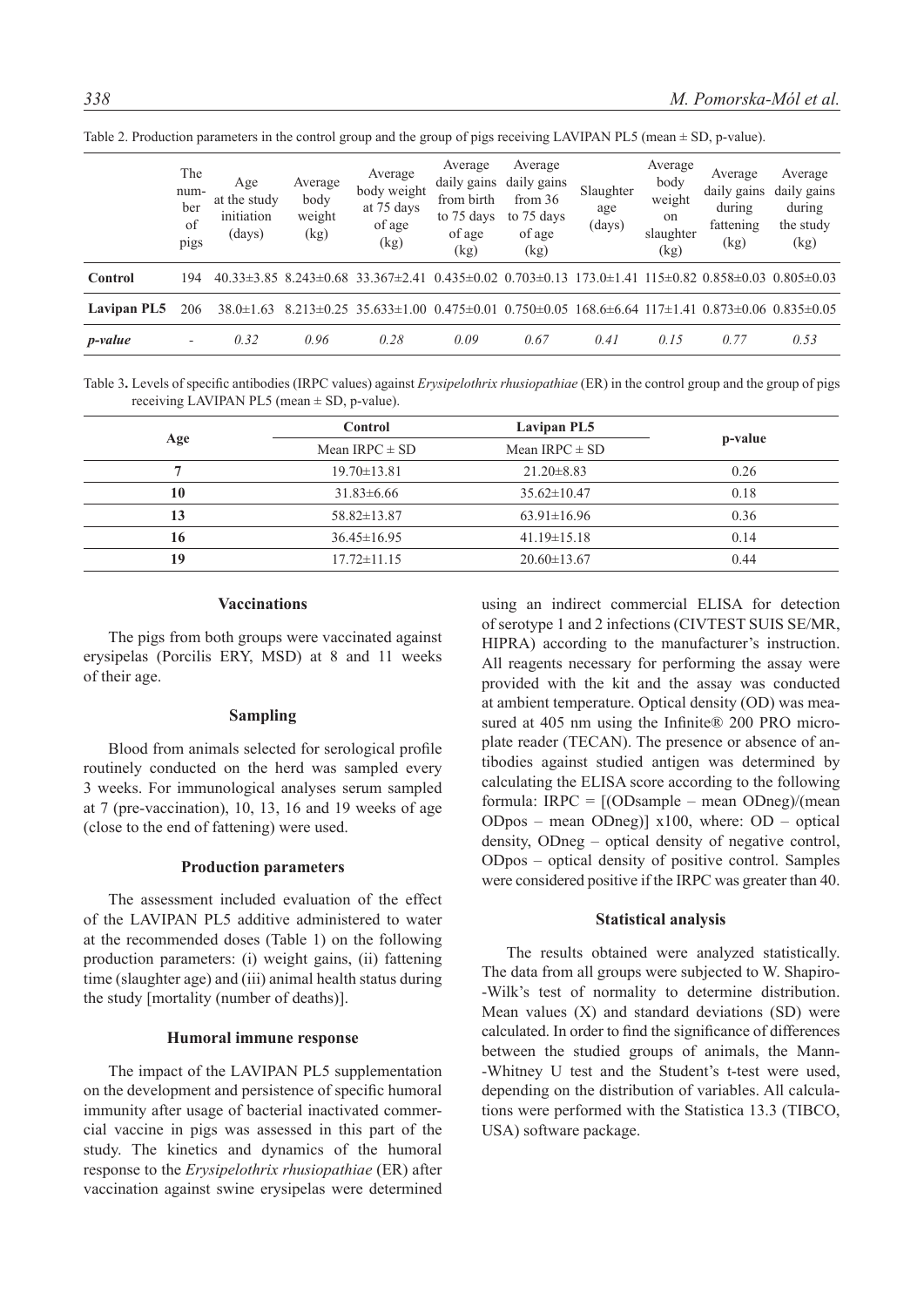

Fig. 1. Mean levels of antibodies (IRPC values - ELISA titer) against *Erysipelothrix rhusiopathiae* (ER) in the control group and the group of pigs receiving LAVIPAN PL5 (mean  $\pm$  SD). Arrows indicate the time of vaccionation.

### **Results**

Negative systemic or local adverse reactions were not observed after the application of LAVIPAN PL5 and the general condition of the animals receiving LAVIPAN PL5 after the end of the observation period was impeccable.

Detailed results of production parameters are presented in Table 2, and the results of laboratory tests are presented in Table 3 and in Fig. 1. The analyzed production parameters did not exhibit statistically significant differences ( $p \ge 0.05$ ), nevertheless in the LAVIPAN PL5 receiving group the analyzed production parameters were more favorable compared to the control group. Average daily weight gain from birth to 75 days of age was about 40 g higher than in the control group. Considering the entire period of the experiment, average daily weight gain in the group receiving LAVIPAN PL5 was higher by approximately 30 g. The average body weight at the end of the fattening was higher by 2 kg, while the fattening period was 5 days shorter. These results indicate a positive influence of the product tested on the animal productivity. Perhaps conducting research on a larger group of animals would reveal statistically significant differences

There were no significant differences in the number of animal deaths in both studied groups.

#### **Post-vaccinal response analysis**

The results obtained indicate that the application of LAVIPAN PL5 did not significantly affect the post-vaccinal antibody levels and the development and maintenance of the post-vaccinal response. Nevertheless, the levels of antibodies were slightly higher in the animals receiving the test preparation (Table 3).

Two weeks after the first dose of vaccine, 6/30 (20%) control piglets and 9/30 (30%) piglets from the tested group had IRPC values greater than 40 (anti-ER antibodies positive animals). Two weeks after the complete vaccination course, values above 40 IRPC were observed in all animals in both groups. At 16 weeks of age (5 weeks after the vaccination boost), IRPCs over 40 were found in 12/30 (40%) of the control animals and in 15/30 (50%) of the LAVIPAN PL5 group. The above data indicate that some animals receiving LAVIPAN PL5 showed an earlier post-vaccinal immune response, which lasted longer in relation to the control group.

## **Discussion**

The use of probiotics for farm animal production has been widely reported in the literature (Bhandari et al. 2010, Kenny et al. 2011, Yirga, 2015, Liao and Nyachoti 2017). They seem to be one of the effective methods to reduce the use of antimicrobial growth promoters (Ferdous et al. 2019). Probiotics may serve as natural and safe growth stimulants in farm animals. Properly selected bacteria, administered orally, stimulate the gastrointestinal tract and the processes related, playing a significant role in the intestinal microflora regulation (Ferdous et al. 2019). The use of probiotics is associated with a lower risk of side effects and overdosing (Blaabjerg et al. 2017). Moreover, the occurrence of the antibiotic resistance phenomenon is eliminated and the lack of a waiting period increases the attractiveness of this type of preparation. Several recent studies have shown that animals fed probiotics have altered intestinal microbiota, increased intestinal immunity, improved resistance to disease, reduced shedding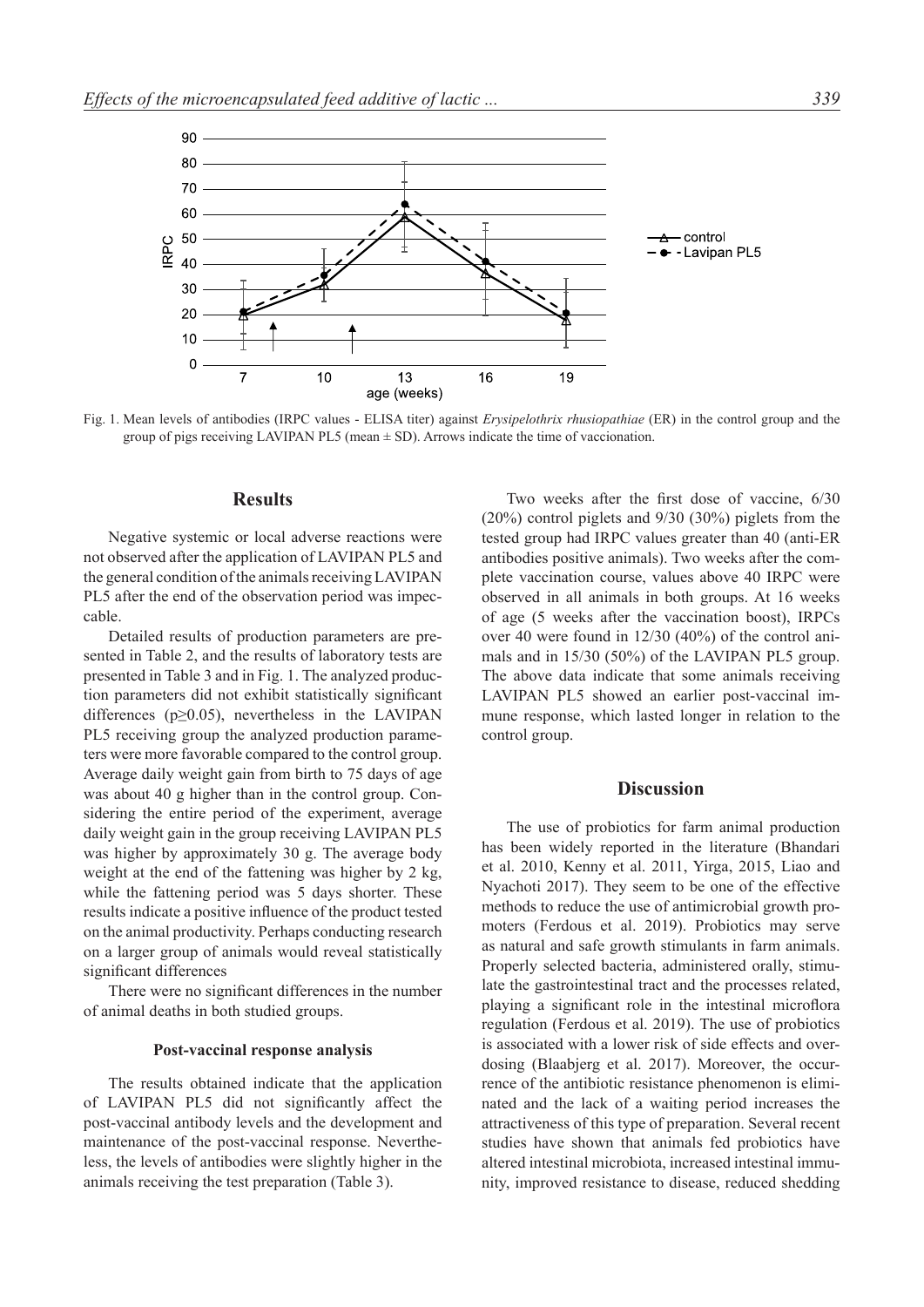of pathogens and disease symptoms, and improved health status (Zhang et al. 2008, Chattha et al. 2013, 2015, Wen et al. 2015, Liao and Nyachoti 2017, Maldonado Galdeano et al. 2019) The effect of probiotics is based on several biological and biochemical mechanisms. The first of these is the production of several antibacterial substances by organisms colonising the digestive tract (organic acids, hydrogen peroxide, bacteriocins) (Smulski et al. 2020). Organic acids cause a rapid reduction in pH lower than the optimum for the growth of pathogenic microorganisms and the inhibition of bacterial activity by undissociated acid molecules that acidify their cytoplasm (Kaskhet 1987). Hydrogen peroxide results in oxidation of disulphide bridges in bacterial cell proteins. Bacteriocins, the protein elements produced by the probiotic bacteria and secreted outside the cell, have bacteriostatic and bactericidal activity (Smulski et al. 2020). Moreover, probiotic bacteria boost the immune system by forming a natural biofilm in the mucosa of the intestine and constitute a barrier against potentially pathogenic factors (Deng et al. 2020). It was suggested that immunostimulation is also manifested in increased immunoglobulin and γ-interferon production and increased lymphocytes and macrophages activity (Perdigón et al. 1988, Fooks et al. 1999, Smulski et al. 2020). The positive effect of probiotics on the immune system was demonstrated decades ago, in the 1980s. Perdigón et al. (1988) showed that administration of fermented milk with probiotic bacteria to mice at a dose of 100 μg/day for 8-11 consecutive days stimulates the efficiency of the immune system. Nevertheless, the exact role played by probiotics in modulation of gut microbiota and immune response remains still unrecognized (Shin et al. 2019).

The positive effects of probiotic supplementation in swine diets including improvement in growth performance, feed conversion efficiency, intestinal microbiota modulation, nutrient utilization, gut health, and regulation of the immune system were documented in several studies (Gareau et al. 2010, Iournals 2011, Dowarah et al. 2017).

Various bacteria have been used as probiotics. *Lactobacillus* is the most widely used probiotic agent (Shin et al. 2019). *Lactobacilli* are known for anti-pathogenic activity, adhesion to the mucus layer, antioxidative capacity and regulation of the immune system (Valeriano et al. 2017). Lower serum and mucosal levels of proinflammatory cytokines including IL-8, IL-1, IL-6, TNF- $\alpha$  and interferon-γ are correlated with higher feed efficiency in pigs (Mani et al. 2013, Vigors et al. 2016, Valeriano et al. 2017). In contrast, chronically elevated levels of these proinflammatory cytokines cause hyperinflammation that makes swine more susceptible to infections and aggravates gastrointestinal tract diseases (Smith et al. 2010, Valeriano et al. 2017). Hence, a decrease in inflammatory markers caused by probiotic lactobacilli play a key role in maintaining the gut health (Zhang et al. 2010, Liu et al. 2014, Valeriano et al. 2017).

The administration of *Lactobacilli* in the growing to finishing stages showed benefits. Additionally, *Lactobacillus* strains may decrease diarrhea severity and incidence at various life stages and alleviate weaning stress syndrome (Valeriano et al. 2017). Recently, Shin et al. (2019) showed that liquid probiotic containing *L*. *plantarum* JDFM LP11 promoted the integrity of intestinal epithelial layers and serum IgG level in weaned piglets. The authors suggest that probiotics contribute to attenuating the immune associated gene expression towards gut inflammation (Shin et al. 2019). Additionally, *L. plantarum* has a potential to improve carcass weight and quality in finishing pigs (Suo et al. 2012, Cha et al. 2015). It was shown that administration of *L. plantarum* ZJ316 to newly weaned pigs improved several meat texture indices, appeared to inhibit the growth of opportunistic pathogens and promoted increased villus height (Suo et al. 2012). Another study suggests that supplementation with probiotic containing *L. casei* and *L. plantarum* with *Saccharomyces cerevisiae* significantly improved meat quality (Rybarczyk et al. 2016). In Zhao and Kim (2015) study, supplementation of *L. plantarum and Lactobacillus reuteri* complex in piglets after weaning resulted in decreased fecal gas emission, diarrhea score, and *E. coli* concentration (Zhao and Kim 2015). *L. casei* administration along with maltodextrin KMS X-70 in gnotobiotic pigs caused inhibition of adherence of *Escherichia coli* 08: K88 to the jejunal mucosa in piglets (Bomba et al. 1999).

Another important probiotic pathogen included in the tested probiotic composition is *P. penstosaceus. P. pentosaceus* strain L1 has potential as a probiotic for control of enterotoxigenic *E. coli* (ETEC) F4<sup>+</sup> infection in pigs in *in vitro* studies (Yin et al. 2020). Yin et al. (2020) observed reduction in ETEC F4+ growth in coculture with *P. pentosaceus* strain L1 and effective adhesion of L1 to porcine IPEC-J2 intestinal epithelial cells. *P. pentosaceus* L1 decreased the adhesion of ETEC F4+ to IPEC-J2 IEC. The study mentioned also revealed down-regulation of the expression of ETEC F4+ -induced proinflammatory genes encoding interleukin-6 (IL-6), tumor necrosis factor- $\alpha$  (TNF- $\alpha$ ), and interleukin-8 (IL-8) in IPEC-J2 IEC. Production of IL-6, TNF-α, and IL-8 was also suppressed (Yin et al. 2020). Unfortunately, in *in vivo* studies, *P. pentosaceus*  $(1.3\times10^{10}$  CFU/kg per day) administered for 5 days did not prevent diarrhea in neonatal pigs infected with *E. coli* F18 (Andersen et al. 2020). In turn, little atten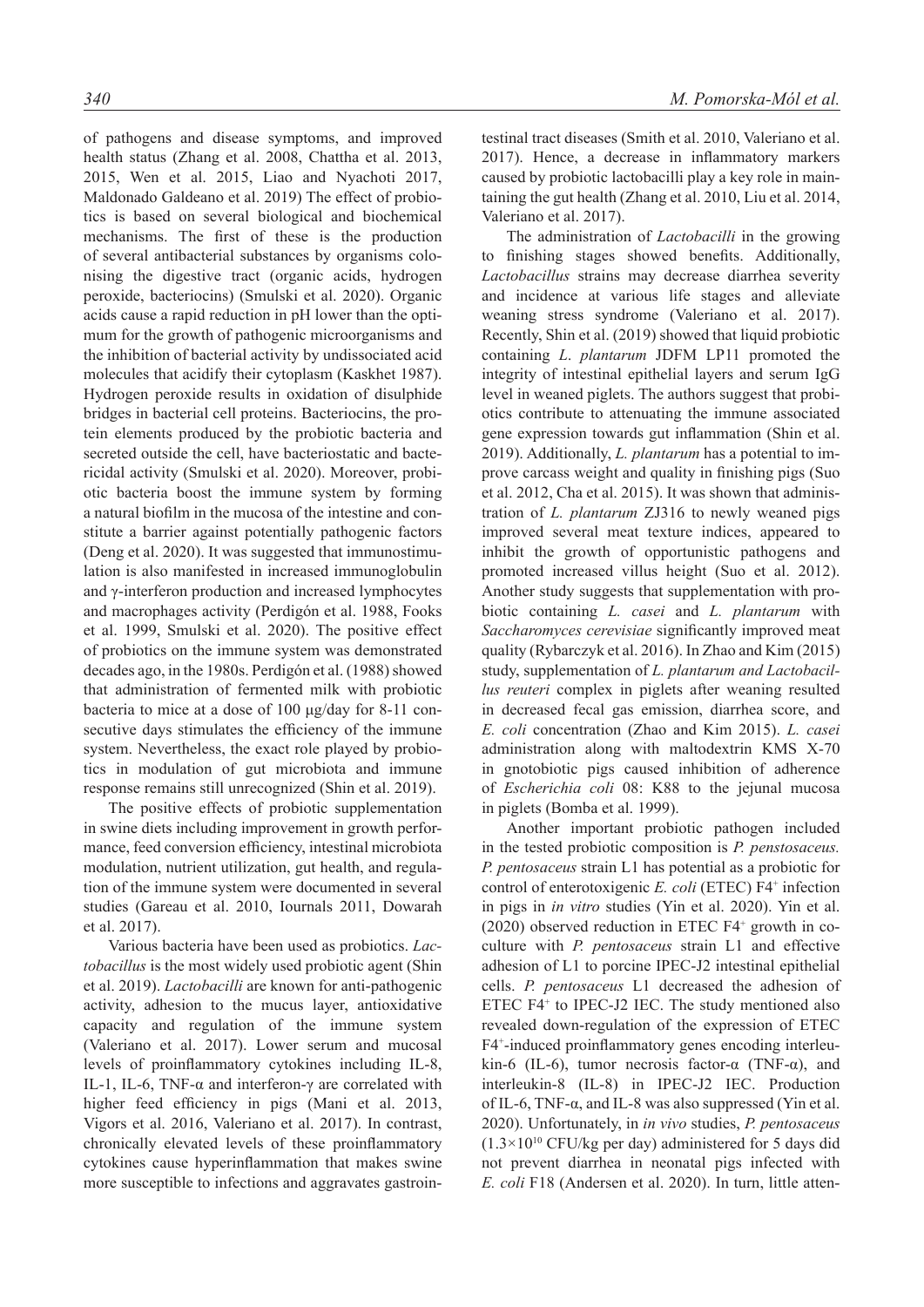tion has been devoted to the effect of *L. mesenteroides* on production parameters and immunity in pigs. In 2017 Nowak et al. (2017) conducted a 28 days long experiment on 48 male pigs of about 12 kg body weight. The group of animals receiving a multispecies probiotic bacteria preparation, containing *L. mesenteroides*, were characterised by a higher final body weight and average daily gain in relation to the control group. A multispecies probiotic bacteria preparation was dosed in the total amount of  $10^{12}$  CFU/t feed (Nowak et al. 2017).

Our study showed that LAVIPAN PL5, containing *L. mesenteroides, L. casei, L. plantarum* and *P. pentosaceus,* is safe for pigs of different ages under the conditions of our research. Similar to the previously mentioned studies, in the group of pigs receiving the tested complementary feed, a beneficial effect of the preparation on production indicators in relation to the control group (daily weight gains, body weight on the day of slaughter, time of fattening period) was demonstrated. However, these differences were not statistically significant. Yet, the higher average daily weight gains (by over 3%) which resulted in a 2 kg higher average weight at slaughter and a reduction of the fattening period by 5 days, undoubtedly contributed to significant economic benefits. The use of immunostimulatory strains of probiotic bacteria seems to be a promising approach in enhancing vaccine immunogenicity, since probiotics interact with epithelial cells, gut dendritic cells, and other immune cells and modulate local as well as systemic immune responses to vaccines and infections (Chattha et al. 2015). Several studies performed on gnotobiotic pigs with the use of probiotic bacteria and attenuated human rotavirus (AttHRV) indicate the immunomodulatory properties of probiotics (Zhang et al. 2008, Chattha et al. 2013, Wen et al. 2015). Zhang et al. (2008) evaluated virus-specific B and T cell responses induced by AttHRV oral vaccine with or without *Lactobacillus acidophilus* colonization in neonatal gnotobiotic pigs. The *L. acidophilus*-fed pigs exhibited significantly higher intestinal IFN-g-producing CD8þ T cells, IgA and IgG antibody-secreting cell responses in ileum, serum IgM, IgA and IgG antibody and virus neutralizing antibody titers compared to the pigs vaccinated without *L. acidophilus* colonization. *L. acidophilus* exhibited significant immunopotentiating effects and adjuvant properties in this study (Zhang et al. 2008). Another study evaluated the impact of colonization by *Lactobacillus rhamnosus* GG and *Bifidobacterium lactis* Bb12 with/without colostrum/milk on B lymphocyte responses to AttHRV vaccine in a neonatal gnotobiotic pig model. Combined probiotic colonization in colostrum/milk supplemented and attHRV– vaccinated pigs enhanced serum anti-rotavirus IgA antibody titers and intestinal anti-rotavirus IgA antibody secreting cells compared with noncolonized colostrum/milk supplemented pigs (Chattha et al. 2013). Wen et al. (2015) also investigated the *L. rhamnosus* GG influence on immunomodulation. Neonatal gnotobiotic pigs were inoculated with 2 oral doses of AttHRV vaccines and fed with 5 doses (total  $2.1 \times 10^6$  CFU). The dosage used in the study significantly enhanced rotavirus-specific intestinal memory B-cell responses to AttHRV and largely enhanced virus-specific intestinal IgA antibody-secreting cell responses and rotavirus-specific serum IgA antibody responses to AttHRV (Wen et al. 2015). However, the post-vaccinal response under field conditions may differ from that developed in gnotobiotic animals. Moreover, the post-vaccinal response to different pathogens, specific for pigs, may also be varied and requires further investigations.

Further analyses in our study reveal that the tested product had no statistically significant effect on the development and maintenance of the antibody response against ER (measured by the level of specific antibodies determined with the ELISA test), although the results obtained indicate that the post-vaccinal response appeared earlier and was maintained longer in the animals from the study group (receiving LAVIPAN PL5) than in the control group, which is a positive phenomenon. Study conducted on a larger research group could reveal significant differences.

## **Acknowledgements**

This research was funded by statutory funding 506.514.05.00 of the Department of Preclinical Sciences and Infectious Diseases, Faculty of Veterinary Medicine and Animal Science, Poznan University of Life Sciences, Poland. LAVIPAN PL5 for the study were provided by JHJ Sp. z o.o. (Poland) at no charge.

## **References**

- Andersen AD, Cilieborg MS, Lauridsen C, Mørkbak AL, Sangild PT (**2017**) Supplementation with *Lactobacillus paracasei* or *Pediococcus pentosaceus* does not prevent diarrhoea in neonatal pigs infected with Escherichia coli F18. Br J Nutr 118: 109-120.
- Bhandari SK, Opapeju FO, Krause DO, Nyachoti CM (**2010**) Dietary protein level and probiotic supplementation effects on piglet response to *Escherichia coli* K88 challenge: Performance and gut microbial population. Livest Sci 133: 185-188.
- Blaabjerg S, Artzi DM, Aabenhus R (**2017**) Probiotics for the Prevention of Antibiotic-Associated Diarrhea in Outpatients-A Systematic Review and Meta Analysis. Antibiotics (Basel) 6: 21.
- Bomba A, Nemcova R, Gancarcikova S, Herich R, Kastel R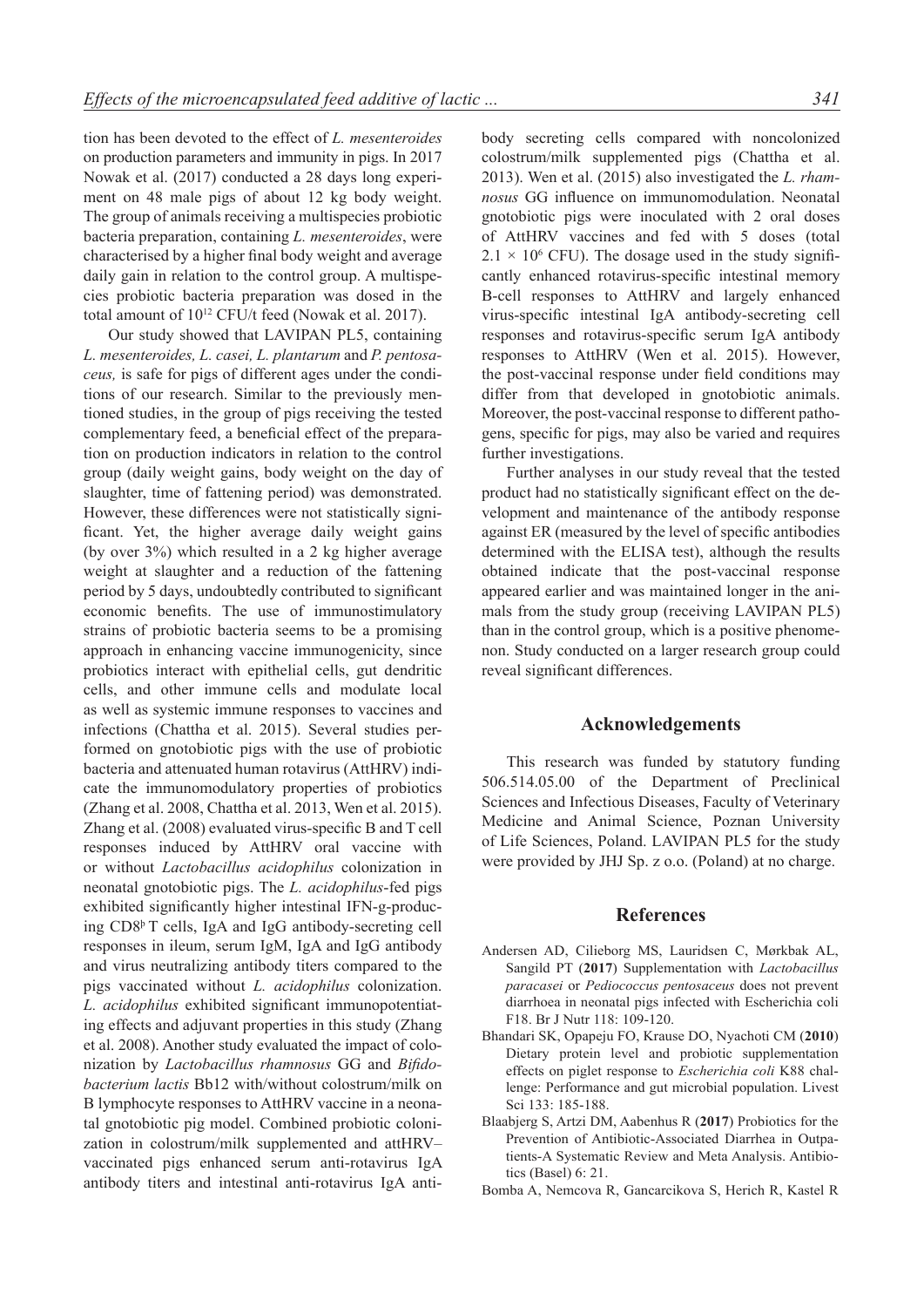(**1999**) Potentiation of the effectiveness of *Lactobacillus casei* in the prevention of *E. coli* induced diarrhea in conventional and gnotobiotic pigs. Adv Exp Med Biol 473: 185-190.

- Cha CN, Park EK, Yoo CY, Kim S, Lee HJ (**2015**) Effect of *Lactobacillus plantarum* on noxious gas emission and carcass quality grade in finishing pigs. J Biomed Res 16: 72-76.
- Chattha KS, Roth JA, Saif LJ (**2015**) Strategies for design and application of enteric viral vaccines. Annu Rev Anim Biosci 3: 375-395.
- Chattha KS, Vlasova AN, Kandasamy S, Esseili MA, Siegismund C, Rajashekara G, Saif LJ (**2013**) Probiotics and colostrum/milk differentially affect neonatal humoral immune responses to oral rotavirus vaccine. Vaccine 31: 1916-1923.
- Cho JH, Zhao PY, Kim IH (**2011**) Probiotics as a dietary additive for pigs: a review. J Anim Vet Adv 10: 2127-2134.
- Collins MD, Gibson GR (**1999**) Probiotics, prebiotics, and synbiotics: approaches for modulating the microbial ecology of the gut. Am J Clin Nutr 69: 1052S-1057S.
- Deng Z, Luo XM, Liu J, Wang H (**2020**) Quorum Sensing, Biofilm, and Intestinal Mucosal Barrier: Involvement the Role of Probiotic. Front Cell Infect Microbiol 10: 538077.
- Dowarah R, Verma AK, Agarwal N (**2017**) The use of *Lactobacillus* as an alternative of antibiotic growth promoters in pigs: A review. Anim Nutr 3: 1-6.
- Ferdous MF, Arefin MS, Rahman MM, Ripon MMR, Rashid MH, Sultana MR, Hossain MT, Ahammad MU, Rafiq K (**2019**) Beneficial effects of probiotic and phytobiotic as growth promoter alternative to antibiotic for safe broiler production. J Adv Vet Anim Res 6: 409-415.
- Fooks LJ, Fuller R, Gibson GR (**1999**) Prebiotic, probiotics, and human gut microbiology. Int Dairy J 9: 53-61.
- Gareau MG, Sherman PM, Walker WA (**2010**) Probiotics and the gut microbiota in intestinal health and disease. Nat Rev Gastroenterol Hepatol 7: 503–514.
- Grela ER, Semeniuk V (**2006**) Consequences of the withdrawal of antibiotic growth promoters from animal feeding. Med Weter 62: 502-507.
- Hill C, Guarner F, Reid G, Gibson GR, Merenstein DJ, Pot B, Morelli L, Canani RB, Flint HJ, Salminen S, Calder PC, Sanders ME (**2014**) Expert consensus document: The International Scientific Association for Probiotics and Prebiotics consensus statement on the scope and appropriate use of the term probiotic. Nat Rev Gastroenterol Hepatol 11: 506–514.
- Kashket ER (**1987**) Bioenergetics of lactic acid bacteria: cytoplasmic pH and osmotolerance. FEMS Microbiol Rev 46: 233-244.
- Kenny M, Smidt H, Mengheri E, Miller B (**2011**) Probiotics do they have a role in the pig industry? Animal 5: 462-470.
- Liao SF, Nyachoti M (**2017**) Using probiotics to improve swine gut health and nutrient utilization. Anim Nutr 3: 331-343.
- Link R, Kováč G, Pistl J (**2005**) A note on probiotics as an alternative for antibiotics in pigs. J Anim Feed Sci 14: 513-519.
- Maldonado Galdeano C, Cazorla SI, Lemme Dumit JM, Vélez E, Perdigón G (**2019**) Beneficial Effects of Probiotic Consumption on the Immune System. Ann Nutr Metab 74: 115-124.
- Mani V, Harris AJ, Keating AF, Weber TE, Dekkers JC, Gabler NK (**2013**) Intestinal integrity, endotoxin transport and detoxification in pigs divergently selected for residual feed intake. J Anim Sci 91: 2141-2150.
- Markowska-Daniel I (**1991**) Stimulation of immune responses using natural and chemical immunomodulators in therapy and in prophylaxis. Med Weter 47: 306-309.
- Markowska-Daniel I, Pejsak Z, Szmigielski S, Jeljaszewicz J, Pulverer G (**1992a**) Adjuvant properties of *Propionibacterium avidum* KP-40 in vaccination against endemic viral and bacterial infections. I. Swine immunized with live attenuated Aujeszky's disease virus vaccine and experimentally infected with virulent viruses. Zentralbl Bakteriol 277: 529-537.
- Markowska-Daniel I, Pejsak Z, Szmigielski S, Sokolska G, Jeljaszewicz J, Pulverer G (**1992b**) Adjuvant properties of Propionibacterium avidum KP-40 in vaccination against endemic viral and bacterial infections. III. Swine immunized with live attenuated Erysipelothrix rhusiopathiae vaccine and experimentally infected with virulent strains R203 and R270B of E. rhusiopathiae. Zentralbl Bakteriol 277: 547-553.
- Nowak P, Kasprowicz-Potocka M, Zaworska A, Nowak W, Stefańska B, Sip A, Grajek W, Juzwa W, Taciak M, Barszcz M, Tuśnio A, Grajek K, Foksowicz-Flaczyk J, Frankiewicz A (**2017**) The effect of eubiotic feed additives on the performance of growing pigs and the activity of intestinal microflora. Arch Anim Nutr 71: 455-469.
- Perdigón G, de Macias ME, Alvarez S, Oliver G, de Ruiz Holgado AP (**1988**) Systemic augmentation of the immune response in mice by feeding fermented milks with *Lactobacillus casei* and *Lactobacillus acidophilus*. Immunology 63: 17-23.
- Pomorska-Mól M, Kwit K (**2011**) Adjuvant properties of herbs. Med Weter 67: 449-452.
- Pomorska-Mól M, Kwit K, Czyżewska E, Markowska-Daniel I (**2013**) Effects of dietary phytogenic product on the performance and immune response of pigs. Bull Vet Inst Pulawy 57: 381-386.
- Regulation (EC) No 1831/2003 on the European Parliament and of the Council of 22 September 2003 on additives for use in animal nutrition. https://www.eumonitor. eu/9353000/1/j9vvik7m1c3gyxp/vitgbgiehjzr
- Regulation (EU) 2019/6 of the European Parliament and of the Council of 11 December 2018 on veterinary medicinal products and repealing Directive 2001/82/EC. https:// www.legislation.gov.uk/eur/2019/6/contents
- Rybarczyk A, Romanowski M, Karamucki T, Ligocki M (**2016**) The effect of Bokashi probiotic on pig carcass characteristics and meat quality. FleischWirtschaft International 1: 74-77.
- Shin D, Chang SY, Bogere P, Won K, Choi JY, Choi YJ, Lee HK, Hur J, Park BY, Kim Y, Heo J (**2019**) Beneficial roles of probiotics on the modulation of gut microbiota and immune response in pigs. PLoS One 14: e0220843.
- Smith F, Clark JE, Overman BL, Tozel CC, Huang JH, Rivier JE, Blikslager AT, Moeser AJ (**2010**) Early weaning stress impairs development of mucosal barrier function in the porcine intestine. Am J Physiol Gastrointest Liver Physiol 298: G352–G363.
- Smulski S, Turlewicz-Podbielska H, Wylandowska A, Włodarek J (**2020**) Non-antibiotic Possibilities in Preven-